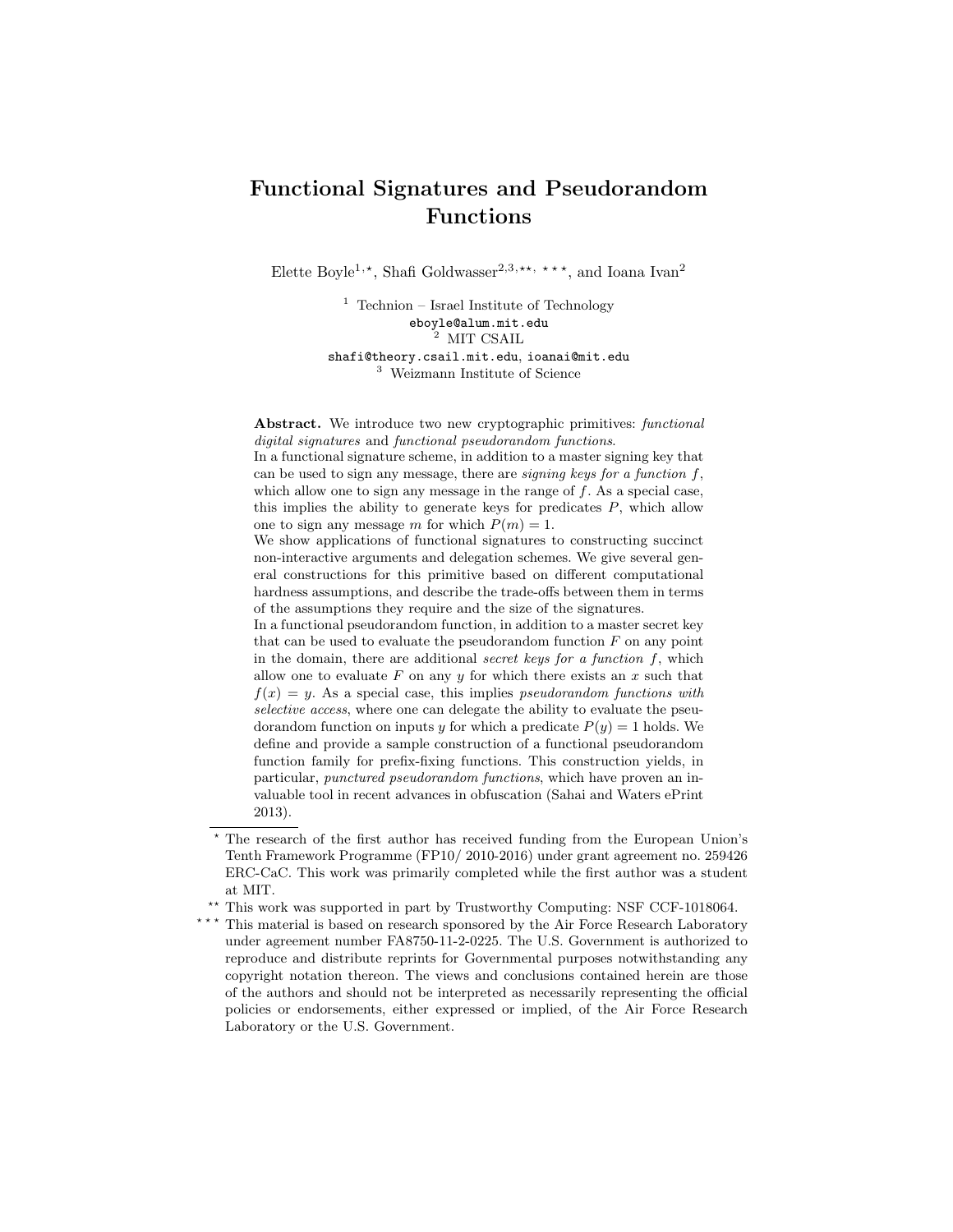# 1 Introduction

We introduce new cryptographic primitives with a variety of accompanying constructions: functional digital signatures (FDS), functional pseudorandom functions (F-PRF), and psuedorandom functions with selective access (PRF-SA). 4

#### Functional Signatures

In digital signature schemes, as defined by Diffie and Hellman [11], a signature on a message provides information which enables the receiver to verify that the message has been created by a proclaimed sender. The sender has a secret signing key, used in the signing process, and there is a corresponding verification key, which is public and can be used by anyone to verify that a signature is valid. Following Goldwasser, Micali and Rackoff [20], the standard security requirement for signature schemes is unforgeability against chosen-message attack: an adversary that runs in probabilistic polynomial time and is allowed to request signatures for a polynomial number of messages of his choice, cannot produce a signature of any new message with non-negligible probability.

In this work, we extend the classical digital signature notion to what we call functional signatures. In a functional signature scheme, in addition to a master signing key that can be used to sign any message, there are secondary signing keys for functions f (called  $sk_f$ ), which allow one to sign any message in the range of f. These additional keys are derived from the master signing key. The notion of security we require such a signature scheme to satisfy is that any probabilistic polynomial time (PPT) adversary, who can request signing keys for functions  $f_1 \ldots f_l$  of his choice, and signatures for messages  $m_1, \ldots, m_q$  of his choice, can only produce a signature of a message  $m$  with non-negligible probability, if  $m$  is equal to one of the queried messages  $m_1, \ldots, m_q$ , or if m is in the range of one of the queried functions  $f_1 \ldots f_l$ .

An immediate application of a functional signature scheme is the ability to delegate the signing process from a master authority to another party. Suppose someone wants to allow their assistant to sign on their behalf only those messages with a certain tag, such as "signed by the assistant". Let  $P$  be a predicate that outputs 1 on messages with the proper tag, and 0 on all other messages. In order to delegate the signing of this restricted set of messages, one would give the assistant a signing key for the following function:

$$
f(m) := \begin{cases} m \text{ if } P(m) = 1\\ \bot \text{ otherwise} \end{cases}
$$

.

<sup>4</sup> We note that independently the notion of pseudorandom functions with selective access was studied by Boneh-Waters under the name of constrained pseudorandom functions [9] and by Kiayias, Papadopoulos, Triandopoulos and Zacharias under the name delegatable pseudorandom functions [23]. Subsequent to our posting of an earlier manuscript of this work, [4] and [2] have additionally posted similar results on functional signatures.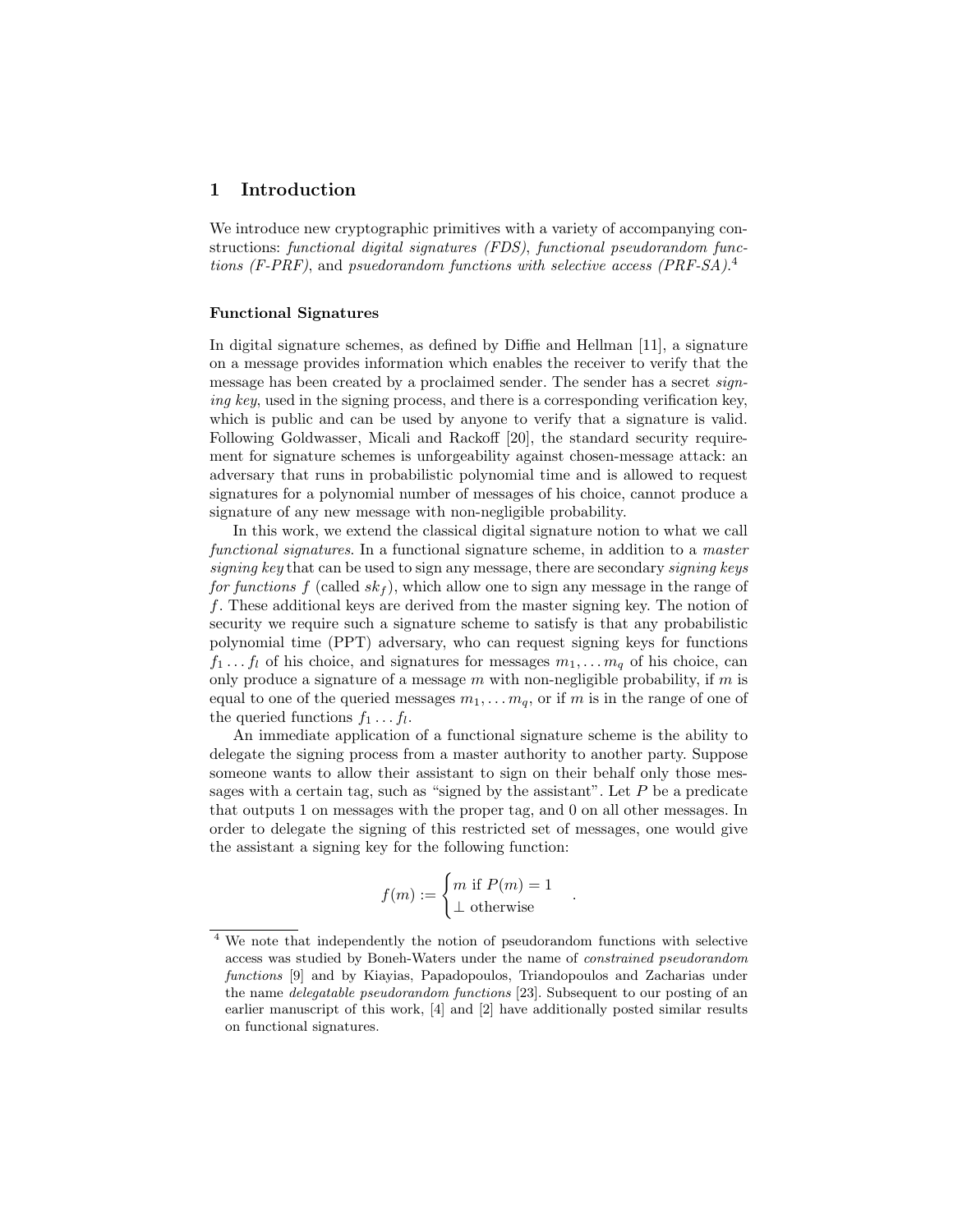P could also be a predicate that checks if the message does not contain a given phrase, if it is related to a certain subject, or if it satisfies a more complex policy.

Another application of functional signatures is to certify that only allowable computations were performed on data. For example, imagine the setting of a digital camera that produces signed photos (i.e the original photos produced by the camera can be certified). In this case, one may want to allow photo-processing software to perform minor touch-ups of the photos, such as changing the color scale or removing red-eyes, but not allow more significant changes such as merging two photos or cropping a picture. Functional signatures can naturally address this problem by providing the photo processing software with keys which enable it to sign only the allowable modifications of an original photograph. Generalizing, we think of a client and a server (e.g. photo-processing software), where the client provides the server with data (e.g. signed original photos, text documents, medical data) which he wants to be processed in a restricted fashion.A functional signature of the processed data provides proof of allowable processing.

Functional signatures can also be used to construct a delegation scheme. In this setting, there is a client who wants to allow a more powerful server to compute a function  $f$  on inputs chosen by the client, and wants to be able to verify that the result returned by the server is correct. The verification process should be more efficient than for the client to compute  $f$  himself. The client can give the server a key for the function  $f'(x) = (f(x)|x)$ . To prove that  $y = f(x)$ , the prover gives the client a signature of  $y|x$ , which he could only have obtained if  $y|x$  is in the range of  $f'$ ; that is, if  $y = f(x)$ .

A desirable property of a functional signature scheme is function privacy: the signature should reveal neither the function  $f$  corresponding to the key used in the signing process, nor the message  $m$  that  $f$  was applied to. In the example with the signed photos, one might not wish to reveal the original image, just that the final photographs were obtained by running one of the allowed functions on some image taken with the camera.

An additional desirable property is *succinctness*: the size of the signature should only depend on the size of the output  $f(m)$  and the security parameter (or just the security parameter), rather than the size of the circuit for computing  $f$ .

#### Functional Pseudorandomness

Pseudorandom functions (PRFs), introduced by Goldreich, Goldwasser, and Micali [14], are a family of indexed functions  $F = \{F_s\}$  such that: (1) given the index s,  $F_s$  can be efficiently evaluated on all inputs, and (2) no probabilistic polynomial-time algorithm without s can distinguish evaluations  $F_s(x_i)$  for inputs  $x_i$  of its choice from random values. Pseudorandom functions are useful for numerous symmetric-key cryptographic applications, including generating passwords, identify-friend-or-foe systems, and symmetric-key encryption schemes secure against chosen-ciphertext attacks.

In this work, we extend pseudorandom functions to a primitive which we call functional pseudorandom functions (F-PRF). The idea is that in addition to a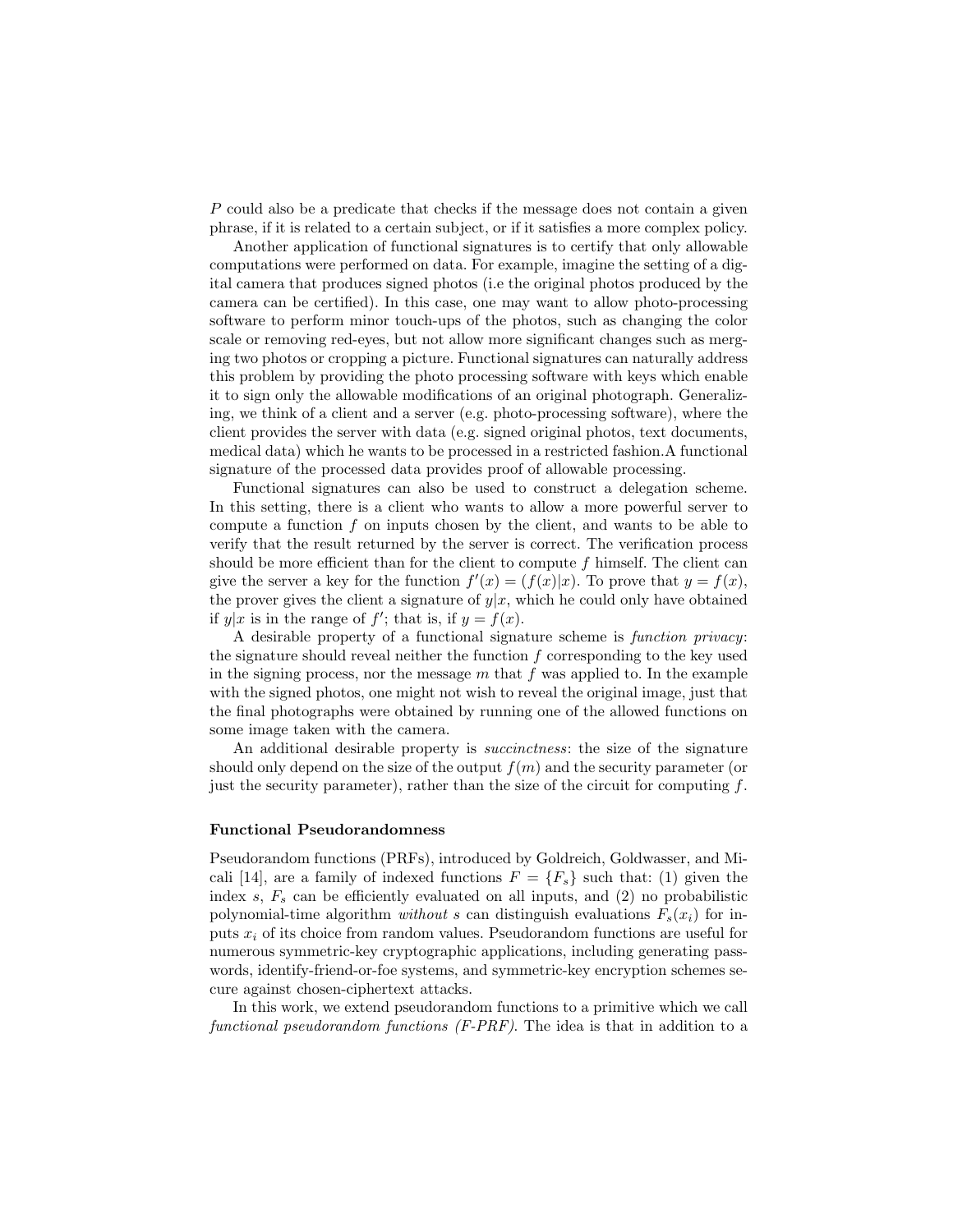master secret key (that can be used to evaluate the pseudorandom function  $F_s$ on any point in the domain), there are additional secret keys  $sk_f$  per function f, which allow one to evaluate  $F_s$  on any y for which there exists x such that  $f(x) = y$  (i.e  $y \in Range(f)$ ). An immediate application of such a construct is to specify succinctly the randomness to be used by parties in a randomized distributed protocol with potentially faulty players, so as to force honest behavior. A centralized authority holds an index s of a pseudorandom function  $F_s$ . One may think of this authority as providing a service which dispenses pseudorandomness (alternatively, the secret s can be shared among players in an MPC). The authority provides each party  $id$  with a secret key  $s_{id}$  which enables party  $id$ to (1) evaluate  $F_s(y)$  whenever  $y = "id||h"$ , where h corresponds to say the public history of communication, and (2) use  $F_s(y)$  as her next sequence of coins in the protocol. To prove that the appropriate randomness was used, id can utilize NIZK proofs. An interesting open question is how to achieve a verifiable F-PRF, where there is additional information  $vk_s$  that can be used to verify that a given pair  $(x, F_s(x))$  is valid, without assuming the existence of an honestly generated common reference string, as in the NIZK setting. Note that in this example the function  $f(x) = y$  is simply the function which appends the string prefix id to x. We note that there are many other ways to force the use of proper randomness in MPC protocols by dishonest parties, starting with the classical paradigm [19, 15] where parties interact to execute a "coin flip in the well" protocol forcing players to use the results of these coins, but we find the use of F-PRF appealing in its simplicity, lack of interaction and potential efficiency.

The notion of functional pseudorandom functions has many variations. One natural variant that immediately follows is *PRFs with selective access*, in which secondary keys  $s k_p$  can be produced per predicate P to enable computing  $F_s(x)$ on inputs x for which  $P(x) = 1$ . This is a special case of F-PRF, as we can take the secret key for predicate P to be  $sk_f$  where  $f(x) = x$  if  $P(x) = 1$  and  $\perp$ otherwise. The special case of punctured PRFs, in which secondary keys allow computing  $F_s(x)$  on all inputs except one, is similarly implied and has recently been shown to have important applications (e.g., [29, 22]). Another variant is hierarchical PRFs, with an additional property that parties with functional keys  $sk_f$  may also generate subordinate keys  $sk_g$  for functions g of the form  $g = f \circ f'$ (i.e., first evaluate  $f'$ , then evaluate  $f$ ). Note that the range of such composition  $g$  is necessarily contained within the range of  $f$ .

#### 1.1 Our Results on Functional Signatures and Their Applications

We provide a construction of functional signatures achieving function privacy and succinctness, assuming the existence of succinct non-interactive arguments of knowledge (SNARKS) and (standard) non-interactive zero-knowledge arguments of knowledge (NIZKAoKs) for NP languages.

As a building block, we first give a construction of a functional signature scheme that is not succinct or function private, based on a much weaker assumption: the existence of one-way functions.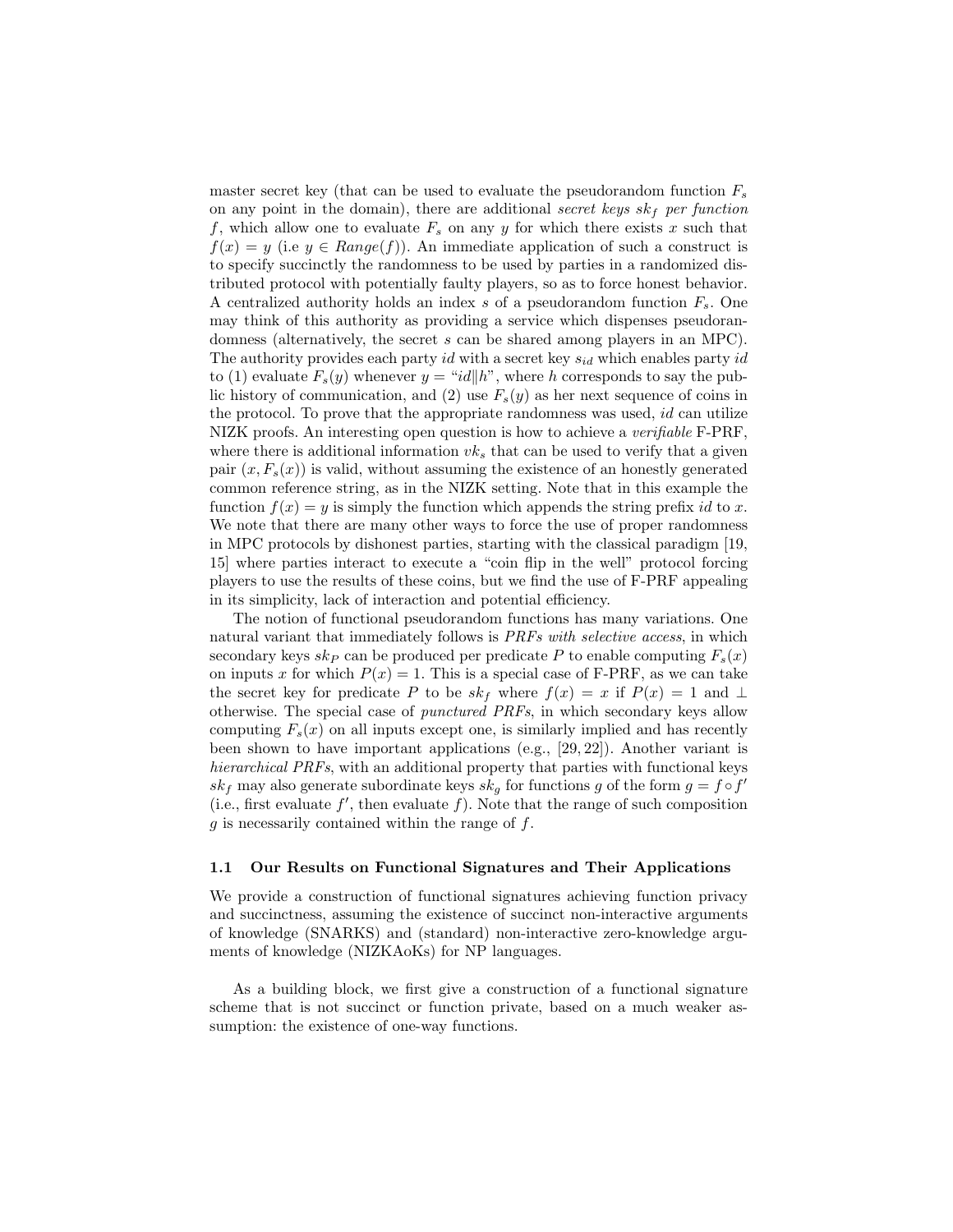**Theorem 1 (Informal).** Based on any one-way function, there exists a functional signature scheme that supports signing keys for any function f computable by a polynomial-sized circuit. This scheme satisfies the unforgeability requirement for functional signatures, but not function privacy or succinctness.

Overview of the construction: The master signing and verification keys for the functional signature scheme will correspond to a key pair, (msk, mvk), in an underlying (standard) signature scheme. To generate a signing key for a function f, we sample a fresh signing and verification key pair  $(\mathsf{sk}', \mathsf{vk}')$  in the underlying signature scheme, and sign the concatenation  $f|\mathsf{vk}'$  using msk. The signing key for f consists of this signature together with  $sk'$ . Given this signing key, a user can sign any message  $m^* = f(m)$  by signing m using sk', and outputting this signature, together with the signature of  $f|\mathsf{vk}'$  given as part of  $\mathsf{sk}_f$ .

We then now show how to use SNARKs, together with this initial construction, to construct a succinct, function-private functional signature scheme.

A SNARK system for an NP language L with corresponding relation  $R$  is an extractable proof system where the size of a proof is sublinear in the size of the witness corresponding to an instance. SNARKs have been constructed under various non-falsifiable [26] assumptions. Bitansky et al. [6] construct zeroknowledge SNARKs where the length of the proof and the verifier's running time are bounded by a polynomial in the security parameter, and the *logarithm* of running time of the corresponding relation  $R(x, w)$ , assuming the existence of collision-resistant hash functions and a knowledge-of-exponent assumption.<sup>5</sup> (More details are given in the full version).

Theorem 2 (Informal). Assuming the existence of SNARK and NIZKAoK for NP, and a functional signature scheme that is not necessarily function-private or succinct, there exists a succinct, function-private functional signature scheme that supports signing keys for the class of polynomial-sized circuits.

Overview of the construction: In the setup algorithm for our functional signature scheme, we sample a key pair (msk, mvk) for the underlying (nonsuccinct, non-function-pivate) functional signature scheme FS1, and a common reference string crs for the SNARK system. We use msk as the new master singing key and (mvk, crs) as the new master verification key. The  $sk_f$  key generation algorithm is the same as in the underlying functional signature scheme FS1. To sign a message  $m^*$  using a resulting key  $sk_f$ , we generate a zero-knowledge SNARK for the following statement:  $\exists \sigma$  such that  $\sigma$  is a valid signature of  $m^*$ under mvk in the functional signature scheme FS1. To verify the signature, we run the verification algorithm for the SNARK argument system.

Resorting to non-falsifiable assumptions, albeit strong, seems necessary to obtain succinctness for functional signatures. We show that, given a functional signature scheme with short signatures, we can construct a SNARG system.

 $<sup>5</sup>$  In [5], Bitansky et al. also show that any SNARK + NIZKAoK directly yield zero-</sup> knowledge (ZK)-SNARK with analogous parameters.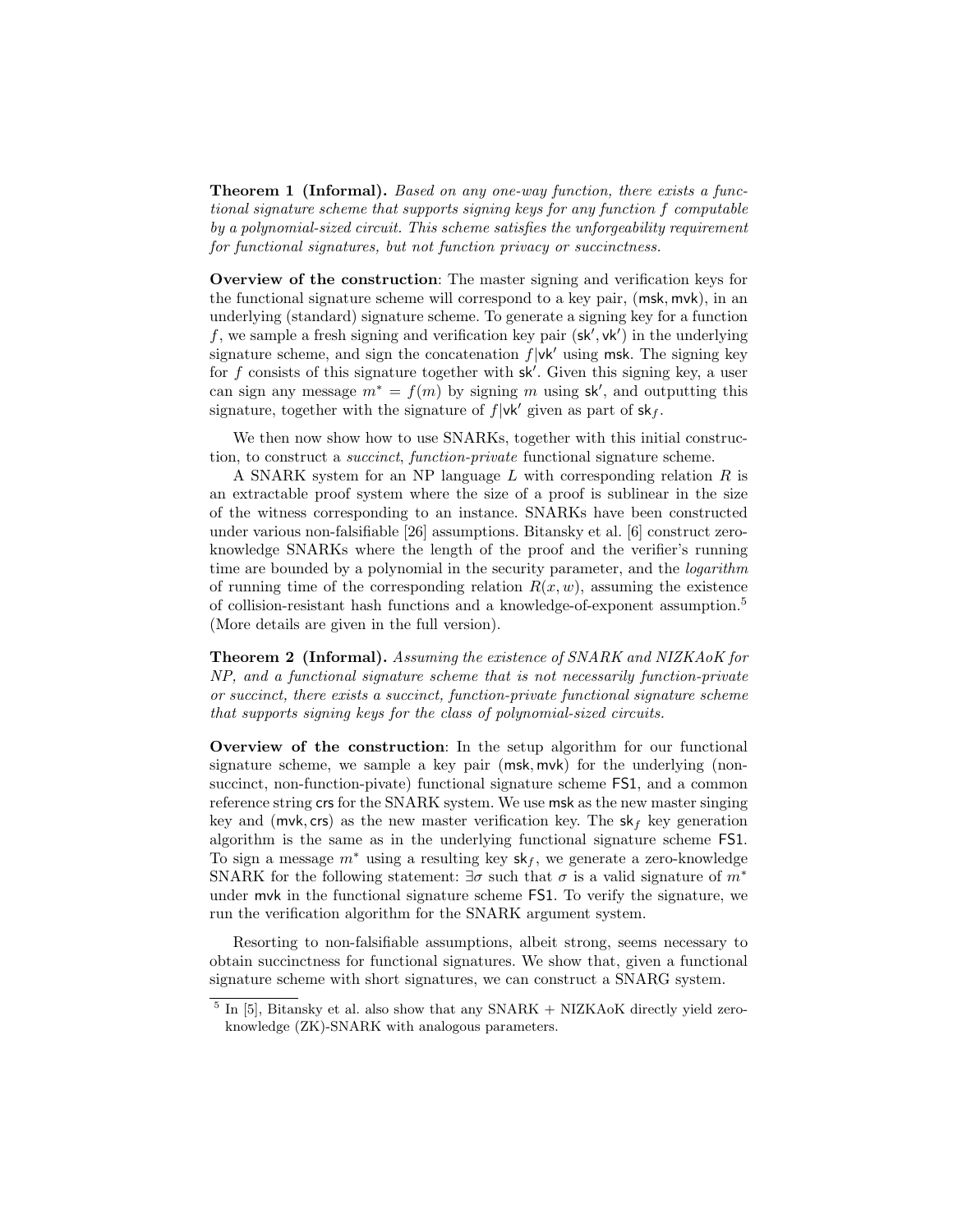Theorem 3 (Informal). If there exists a functional signature scheme supporting keys for all polynomial-sized circuits f, with short signatures (i.e., of size  $poly(k) \cdot (|f(m)| + |m|)^{o(1)}$  for security parameter k), then there exists a SNARG scheme with preprocessing for any language  $L \in NP$  with proof size  $poly(k) \cdot (|w|+|x|)^{o(1)}$ , where w is the witness and x is the instance.

The main idea in the SNARG construction is for the verifier (CRS generator) to give out a single signing key  $sk_f$  for a function whose range consists of exactly those strings that are in the language L. Then, with  $sk_f$ , the prover will be able to sign only those messages x that are in  $L$ , and thus can use this (short) signature as his proof.

Gentry and Wichs showed in [13] that SNARG schemes with proof size  $poly(k) \cdot (|w| + |x|)^{o(1)}$  cannot be obtained using black-box reductions to falsifiable assumptions. We can thus conclude that in order to obtain a functional signature scheme with signature size  $poly(k) \cdot (|f(m)| + |m|)^{o(1)}$  we must either rely on non-falsifiable assumptions (as in our SNARK construction) or make use of non black-box techniques.

Finally, we can construct a scheme which satisfies unforgeability and functional privacy but not succinctness, based on the weaker assumption of noninteractive zero-knowledge arguments of knowledge (NIZKAoK) for NP.

Theorem 4 (Informal). Assuming the existence of non-interactive zeroknowledge arguments of knowledge (NIZKAoK) for NP, there exists a functional signature scheme that supports signing keys for any function f computable by a polynomial-sized circuit. This scheme satisfies function privacy, but not succinctness: the size of the signature is dependent on the size of f and m.

Overview of the construction: The construction is analogous to the SNARKbased construction above, with the SNARK replaced with NIZKAoK. Namely, a signature will be a NIZK Argument of Knowledge for the following statement:  $\exists \sigma$ such that  $\sigma$  is a valid signature of  $m^*$  under mvk, in an underlying non-succinct, non-function-private functional signature scheme, as before (recall such a scheme exists based on OWF). The signature size is now polynomial in the size of  $\sigma$ , which, if  $m^* = f(m)$ , and sigma was generated using  $sk_f$ , is itself polynomial in the security parameter,  $|m|$ , and  $|f|$ .

Relation to Delegation: Functional signatures are highly related to delegation schemes. A delegation scheme allows a client to outsource evaluation of a function f to a server, allowing the client to verify the correctness of the computation more efficiently than evaluating  $f$  himself. We show that given any functional signature scheme supporting a class of functions  $\mathcal{F}$ , we can obtain a delegation scheme in the preprocessing model for functions in  $F$ , with related parameters.

Theorem 5 (Informal). If there exists a functional signature scheme for function class F, with signature size  $s(k)$ , and verification time  $t(k)$ , then there exists a one-round delegation scheme for functions in  $\mathcal{F}$ , with server message size  $s(k)$ and client verification time  $t(k)$ .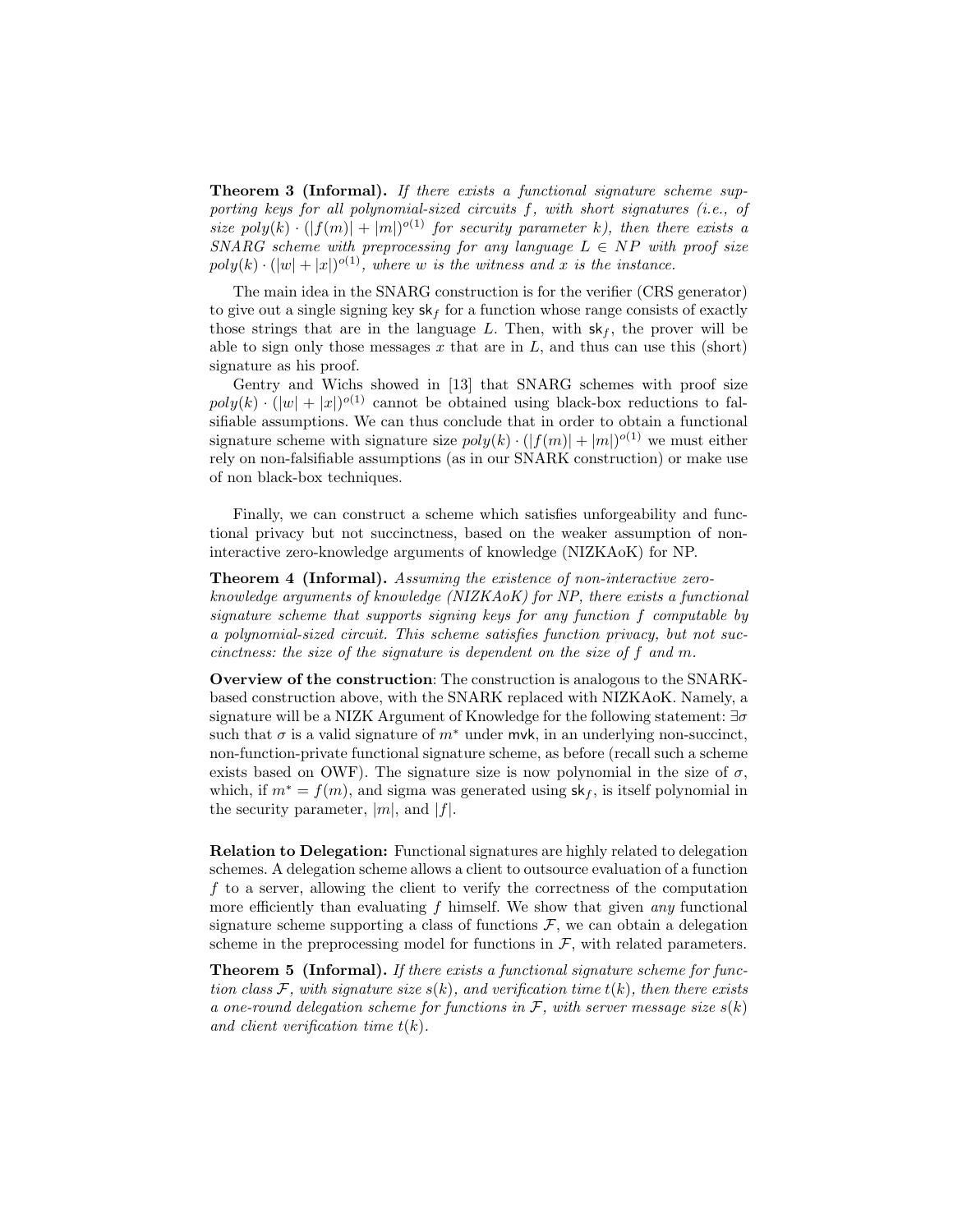**Overview of the construction**: The client gives the server a key  $sk_{f'}$  for the function  $f'(x) = (f(x)|x)$ . To prove that  $y = f(x)$ , the prover gives the client a signature of  $y|x$ , which he could only have obtained if  $y|x$  is in the range of f'; that is, if  $y = f(x)$ . The length of a proof is equal to the length of a signature in the functional signature scheme,  $s(k)$ , and the verification time for the delegation scheme is equal to the verification time of the functional signature scheme.

## 1.2 Summary of our Results on Functional Pseudorandom Functions and Selective Pseudorandom Functions

We present formal definitions and constructions of functional pseudorandom functions (F-PRF) and pseudorandom functions with selective access (PRF-SA). In particular, we present a construction based on one-way functions of an F-PRF supporting the class of *prefix-fixing functions*. Our construction is based on the Goldreich-Goldwasser-Micali (GGM) tree-based PRF construction [GGM86].

Theorem 6 (Informal). Assuming the existence of OWF, there exists an F-PRF supporting keys for the class of prefix-matching functions:  $\mathcal{F}_{pre} = \{f_z | z \in$  ${0,1}<sup>m</sup>, m \leq n$ , where  $f_z(x) = x$  if z is a prefix of x, and  $\perp$  otherwise. The pseudorandomness property holds against a selective adversary, who declares the functions he will query before seeing the public parameters.

We remark that one can directly obtain a *fully* secure F-PRF for  $\mathcal{F}_{pre}$ , in which security holds against an adversary who adaptively requests key queries, from our selectively secure construction, with a loss of  $2^{-n}$  in security for each functional secret key  $sk_{f_z}$  queried by the adversary, via standard complexity leveraging. For appropriate choices of the input length  $n$ , security of the underlying OWF, and number of key queries, this still provides desirable security.

Overview of the construction. We show that the original Goldreich-Goldwasser-Micali (GGM) tree-based PRF construction [14] provides the desired functionality, where the functional key  $sk_f$  corresponding to a prefix-fixing function  $f_z(x) = z_1 z_2 \cdots z_i x_{i+1} \cdots x_n$  will be given by the partial evaluation of the PRF down the tree, at the node corresponding to prefix  $z_1 z_2 \cdots z_i$ .

This partial evaluation clearly enables a user to compute all possible continuations in the evaluation tree, corresponding to the output of the PRF on any input possessing prefix z. Intuitively, security holds since the other partial evaluations at this level  $i$  in the tree still appear random given the evaluation  $sk_f$  (indeed, this corresponds to a truncated *i*-bit input GGM construction).

Punctured pseudorandom functions. Punctured pseudorandom functions [29] are a special case of functional PRFs, where one can generate keys for the function family  $\mathcal{F} = \{f_x(y) = y \text{ if } y \neq x, \text{ and } \bot \text{ otherwise}\}.$  Namely, a key for function  $f_x$  allows one to compute the pseudorandom function on any input except for x. Punctured PRFs have recently proven useful as one of the main techniques used in proving the security of various cryptographic primitives based on the existence of indistinguishability obfuscation. Some examples include a construction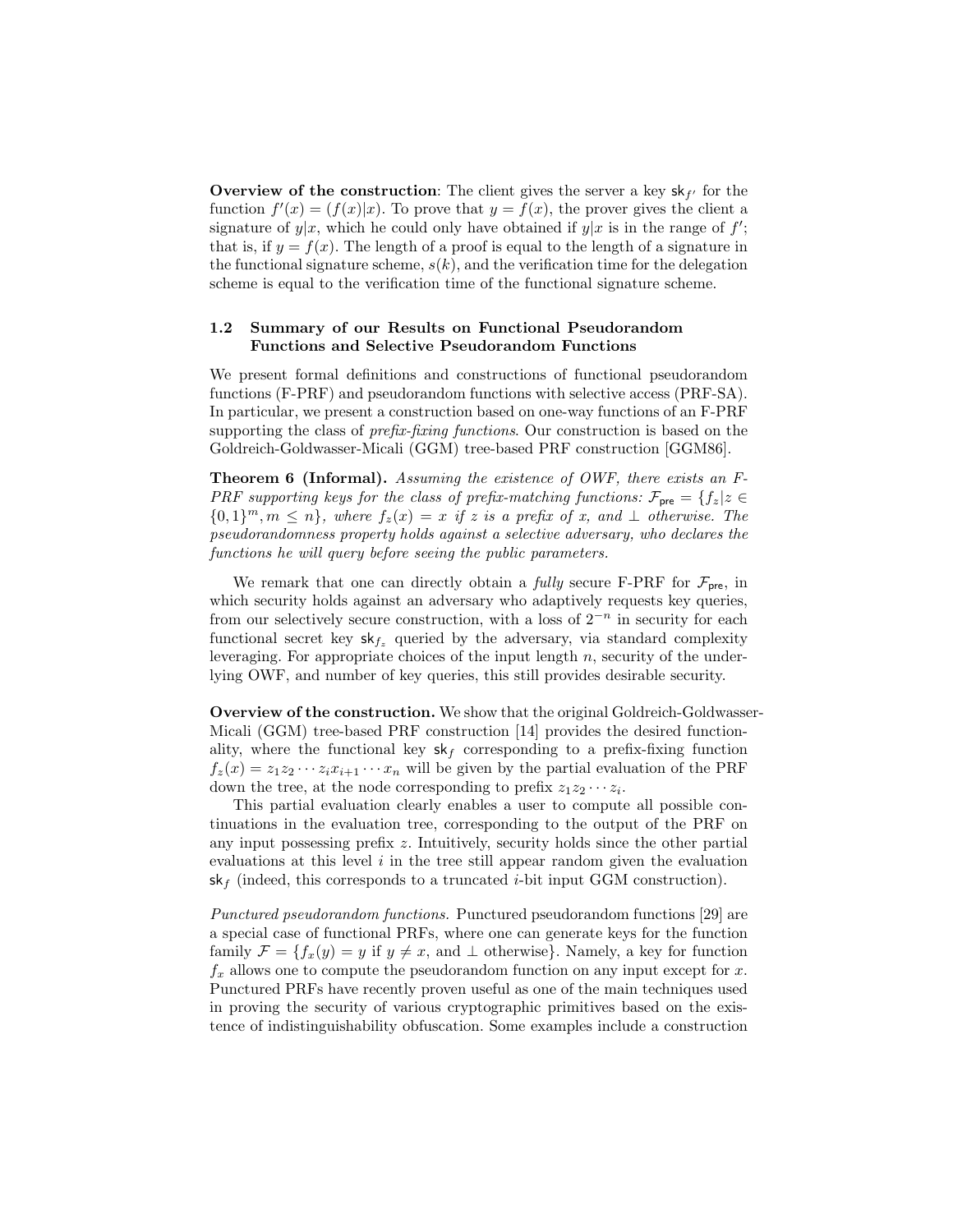of public-key encryption from symmetric-key encryption and the construction of deniable encryption given by Sahai and Waters in [29], as well as an instantiation of random oracles with a concrete hash function for full-domain hash applications by Hohenberger et al. in [22].

We note that the existence of a functional PRF for the prefix-fixing function family gives a construction of punctured PRFs. A key that allows one to compute the PRF on all inputs except  $x = x_1 \dots x_n$  consists of n functional keys for the prefix-fixing function family for prefixes:  $\bar{x}_1, x_1\bar{x}_2, x_1x_2\bar{x}_3, \ldots, x_1x_2\cdots x_{n-1}\bar{x}_n$ .

Corollary 1 (Informal). Assuming the existence of OWF, there exists a (selectively secure) punctured PRF for any desired poly-size input length.

Our construction has the additional beneficial property of hierarchical key *generation*: i.e., a party with a functional key  $sk_{f_z}$  for a prefix z may generate valid "subordinate" functional keys  $\mathsf{sk}_{f_{z'}}$  for any prefix  $z' = z | *$ . That is, we prove the following additional statement.

Corollary 2 (Informal). Assuming the existence of OWF, there exists a (selectively secure) hierarchical functional PRF for the class of functions  $F_{\text{pre}}$ .

## 1.3 Other Related Work

Functional Encryption. This work is inspired by recent results on the problem of functional encryption, introduced by Sahai and Waters [28], and formalized by Boneh et al. [8]. In the past few years there has been significant progress on constructing functional encryption schemes for general classes of functions (e.g., [21, 17, 18]). In this setting, a party with access to a master secret key can generate secret keys  $sk_f$  for functions f, which allow a third party with  $sk_f$  and an encryption of a message m to learn  $f(m)$ , but nothing else about m. In [17], Goldwasser et al. construct a functional encryption scheme supporting general functions, and secure according to a simulation-based definition, as long as a single key is given out. In [1], Agrawal et al. show that constructing functional encryption schemes achieving this notion of security in the presence of an unbounded number of secret keys is impossible for general functions. In contrast, no such impossibility results are known in the setting of functional signatures.

Connections to Obfuscation. The goal of program obfuscation is to construct a compiler  $O$  that takes as input a program  $P$  and outputs a program  $O(P)$ that preserves the functionality of  $P$ , but hides all other information about the original program. Following [3], this is often formalized by requiring that the single-bit output of an efficient adversary given access to an obfuscation of P can be simulated given only black-box access to P. However, Barak et al. [3] show that this definition is unachievable for general functions. Furthermore, in [16], Goldwasser and Kalai give evidence that several natural cryptographic algorithms, including the signing algorithm of any unforgeable signature scheme, are not obfuscatable with respect to this strong definition.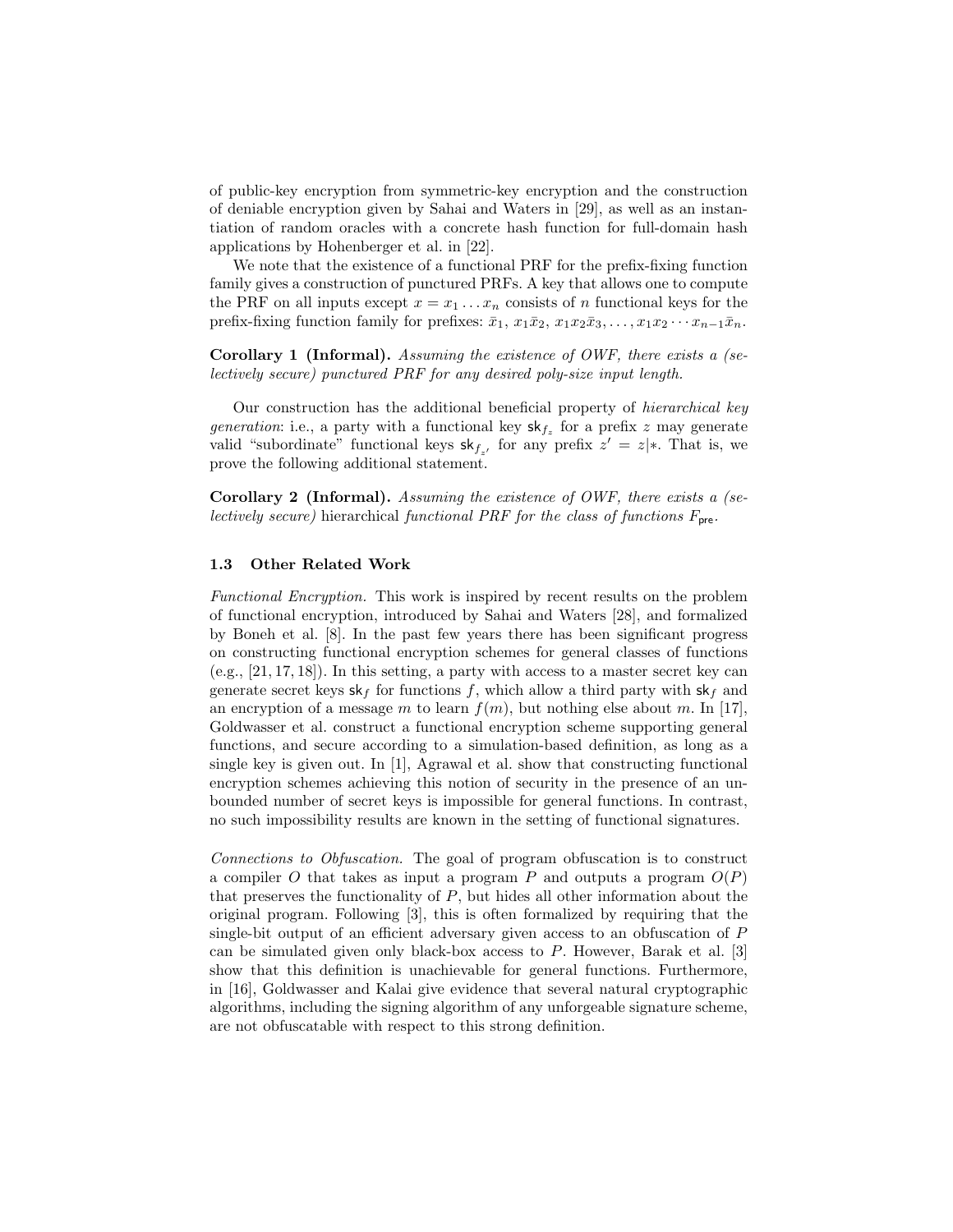Consider the function Sign  $\circ$  f, where Sign is the signing algorithm of an unforgeable signature scheme,  $f$  is an arbitrary function and  $\circ$  denotes function composition. Based on the results in [16] we would expect this function not to be obfuscatable according to the black-box simulation definition. A meaningful relaxation of the definition is that, while having access to an obfuscation of this function might not hide all information about the signing algorithm, it does not completely reveal the secret key, and does not allow one to sign messages that are not in the range of  $f$ . In our function signature scheme, the signing key corresponding to a function  $f$  achieves exactly this definition of security, and we can think of it as an obfuscation of  $Sign \circ f$  according to this relaxed definition. Indeed it has recently come to our attention that Barak in an unpublished manuscript has considered *delegatable signatures*, a highly related concept.

Homomorphic Signatures. In a homomorphic signature scheme, a third party is able to perform computations over already-signed data, and obtain a new signature that authenticates the resulting message with respect to this computation. In [12], Gennaro and Wichs construct homomorphic (privately verifiable) message authentication codes. For homomorphic signature schemes with public verification, the most general construction of Boneh and Freeman [7] only allows the evaluation of multivariate polynomials on signed data. Constructing homomorphic signature schemes for general functions remains an open problem.

Signatures of correct computation. Papamanthou, Shi and Tamassia consider a notion of functional signatures under the name "signatures of correct computation" [27]. They give constructions for schemes that support operations over multivariate polynomials, such as polynomial evaluation and differentiation. Their schemes are secure in the random oracle model and allow efficient updates to the signing keys: the keys can be updated in time proportional to the number of updated coefficients. In contrast, our constructions that support signing keys for general functions, in the plain model, assuming the existence of succinct non-interactive arguments of knowledge.

Independent work. Finally, as mentioned earlier, related notions to functional PRFs appear in the concurrent and independent works [9, 23]. Based on the Multilinear Decisional Diffie-Hellman assumption (a recently coined assumption related to existence of secure multilinear maps), [9] show that PRFs with Selective Access can be constructed for all predicates describable as polynomialsized circuits. We remark that this is not equivalent to functional PRFs for polynomial-sized circuits, which additionally captures NP relations (i.e., the predicate  $y \in Range(f)$  may not be efficiently testable directly). Subsequent to our posting of an earlier manuscript of this work, [4] and [2] have additionally posted similar results on functional signatures.

## 1.4 Overview of the paper

In Section 2, we give a formal definition of functional signature schemes, and present three constructions satisfying the definition. In Section 3, we show how to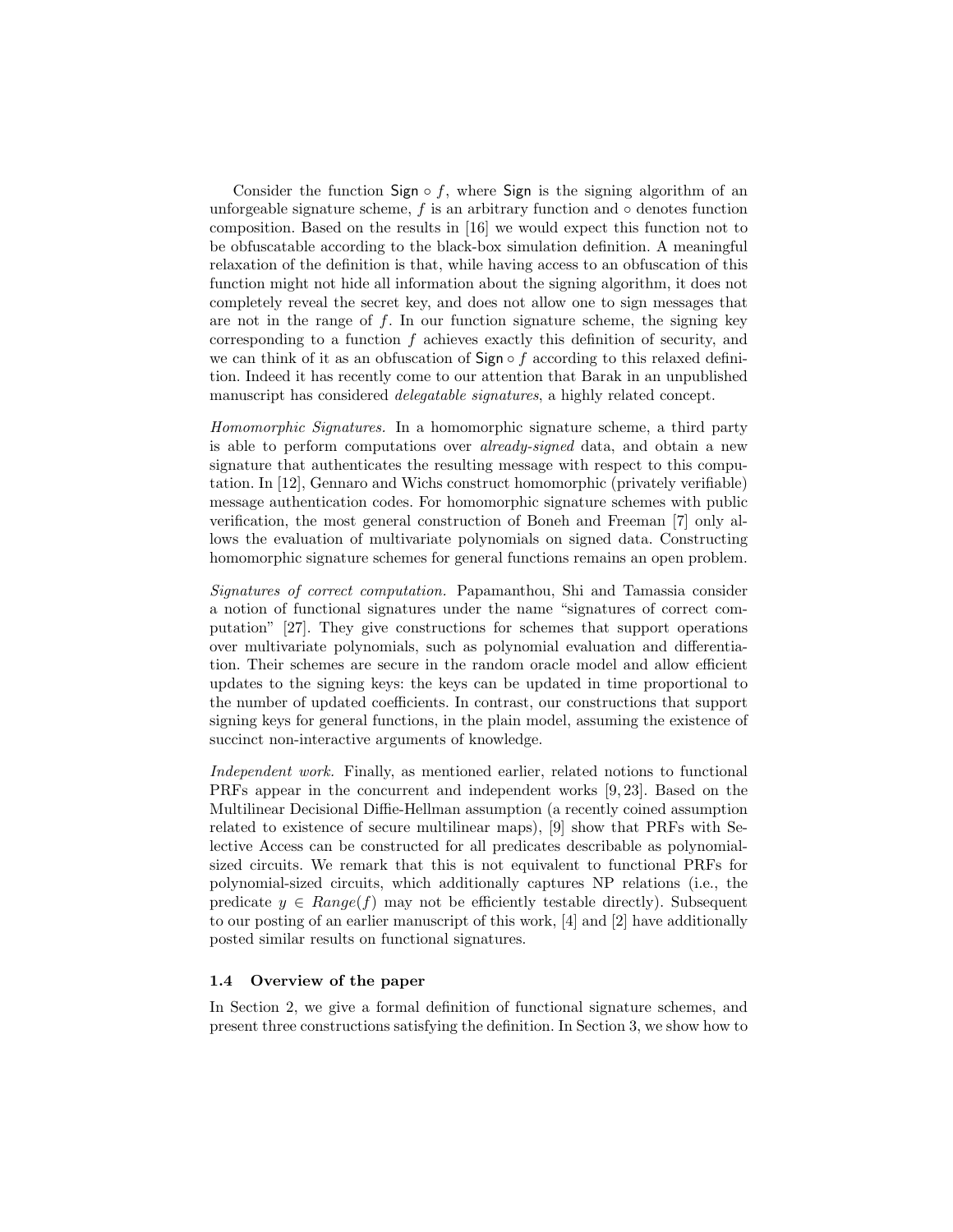construct delegation schemes and succinct non-interactive arguments (SNARGs) from functional signatures schemes. In Section 4, we give a formal definition of functional pseudorandom functions and pseudorandom functions with selective access, and present a sample construction for the prefix-fixing function family. In Section 5, we discuss open problems. Due to space constraints, we defer the preliminaries and proofs of theorem statements to the full version of the paper [10].

## 2 Functional Signatures: Definition and Constructions

We now give a formal definition of a functional signature scheme, specifying the desired unforgeability, function-privacy, and succinctness properties.

**Definition 1.** A functional signature scheme for a message space  $M$ , and function family  $\mathcal{F} = \{f : \mathcal{D}_f \to \mathcal{M}\}\$ consists of algorithms (FS.Setup, FS.KeyGen, FS.Sign, FS.Verify):

- $-$  FS.Setup( $1^k$ )  $\rightarrow$  (msk, mvk): the setup algorithm takes as input the security parameter and outputs the master signing key and master verification key.
- FS.KeyGen(msk,  $f$ )  $\rightarrow$  sk<sub>f</sub>: the key generation algorithm takes as input the master signing key and a function  $f \in \mathcal{F}$  (represented as a circuit), and outputs a signing key for f.
- $\mathsf{FS}.Sign(f, sk_f, m) \rightarrow (f(m), \sigma)$ : the signing algorithm takes as input the signing key for a function  $f \in \mathcal{F}$  and an input  $m \in \mathcal{D}_f$ , and outputs  $f(m)$  and a signature of  $f(m)$ .
- $-$  FS.Verify(mνk,  $m^*$ ,  $\sigma$ )  $\rightarrow$  {0, 1}: the verification algorithm takes as input the master verification key mvk, a message m and a signature  $\sigma$ , and outputs 1 if the signature is valid.
- We require the following conditions to hold:

### Correctness:

 $\forall f \in \mathcal{F}, \forall m \in \mathcal{D}_f, (\textsf{msk}, \textsf{mvk}) \leftarrow \textsf{FS}.\textsf{Setup}(1^k), \textsf{sk}_f \leftarrow \textsf{FS}.\textsf{KeyGen}(\textsf{msk}, f),$  $(m^*, \sigma) \leftarrow \textsf{FS}.Sign(f, sk_f, m),$  it holds that FS. Verify(mvk,  $m^*, \sigma) = 1$ .

#### Unforgeability:

The scheme is unforgeable if the advantage of any PPT algorithm A in the following game is negligible:

- The challenger generates (msk, mvk)  $\leftarrow$  FS. Setup(1<sup>k</sup>), and gives mvk to A.
- The adversary is allowed to query a key generation oracle  $O_{\text{key}}$ , and a signing oracle  $O_{\text{sign}}$ , that share a dictionary indexed by tuples  $(f, i) \in \mathcal{F} \times \mathbb{N}$ , whose entries are signing keys:  $sk_f^i$   $\leftarrow$  FS.KeyGen(msk, f). This dictionary keeps track of the keys that have been previously generated during the unforgeability game. The oracles are defined as follows :
	- $\bullet$  O<sub>key</sub> $(f, i)$  :
		- $*$  if there exists an entry for the key  $(f, i)$  in the dictionary, then output the corresponding value,  $sk_f^i$ .
		- ∗ otherwise, sample a fresh key  $\mathsf{sk}_f^i$   $\leftarrow$  <code>FS.KeyGen(msk, f), add an entry</code>  $(f, i) \rightarrow \mathsf{sk}_f^i$  to the dictionary, and output  $\mathsf{sk}_f^i$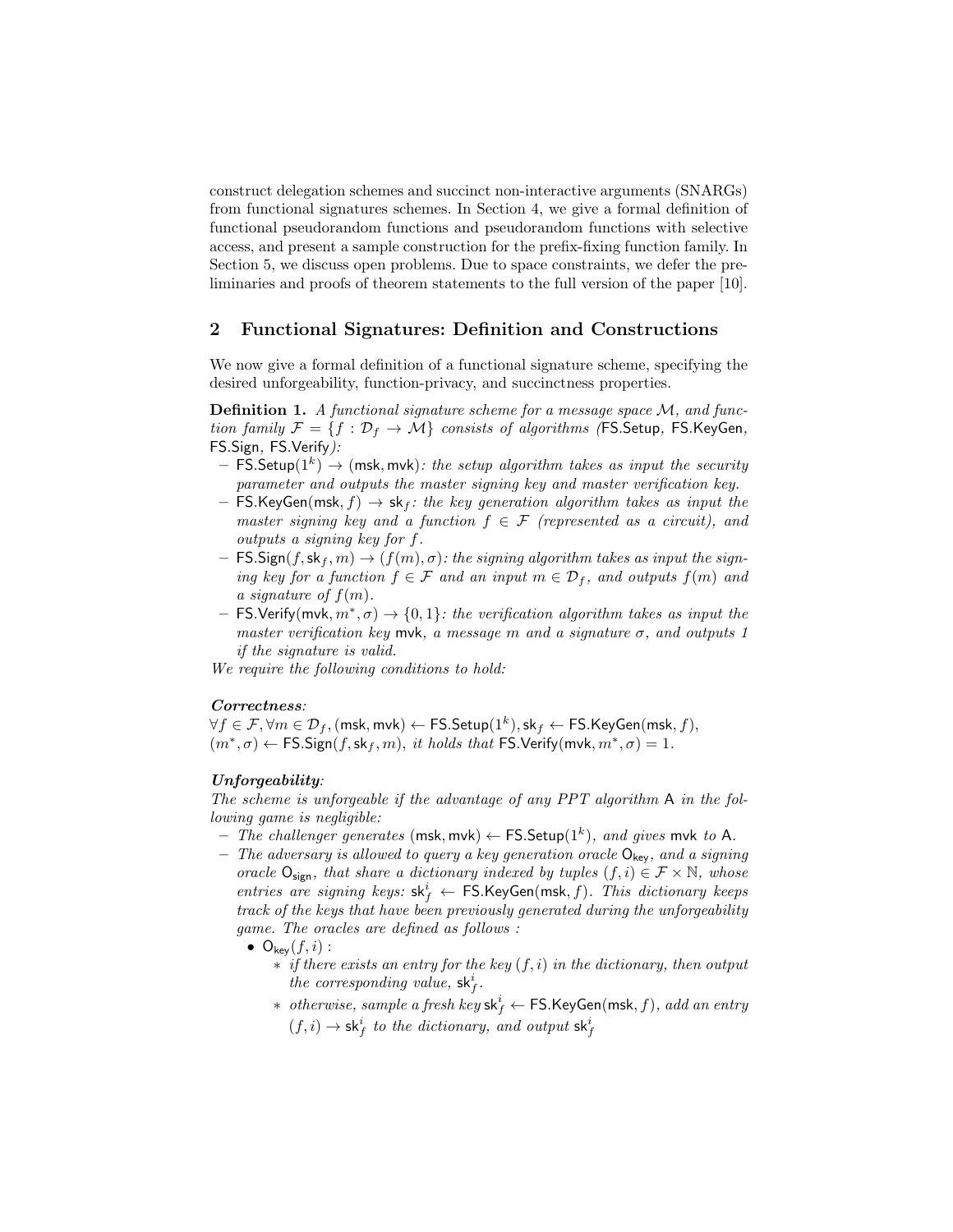- $\bullet$  O<sub>sign</sub> $(f, i, m)$ :
	- $*$  if there exists an entry for the key  $(f, i)$  in the dictionary, then generate a signature on  $f(m)$  using this key:  $\sigma \leftarrow \textsf{FS.Sign}(f, \textsf{sk}_f^i, m)$ .
	- $*$  otherwise, sample a fresh key  $\mathsf{sk}_f^i \leftarrow \mathsf{FS}.\mathsf{KeyGen}(\mathsf{msk}, f), \textit{add an entry}$  $(f, i) \rightarrow \mathsf{sk}_f^i$  to the dictionary, and generate a signature on  $f(m)$ using this key:  $\sigma \leftarrow \textsf{FS.Sign}(f, \textsf{sk}_f^i, m)$ .
- $-$  The adversary wins if it can produce  $(m^*, \sigma)$  such that
	- FS.Verify $(mvk, m^*, \sigma) = 1$ .
	- there does not exist m such that  $m^* = f(m)$  for any f which was sent as a query to the O<sub>key</sub> oracle.
	- there does not exist a  $(f, m)$  pair such that  $(f, m)$  was a query to the  $\mathsf{O}_{\textsf{sign}}$  oracle and  $m^* = f(m)$ .

#### Function privacy:

Intuitively, we require the distribution of signatures on a message  $m'$  generated via different keys  $sk_f$  to be computationally indistinguishable, even given the secret keys and master signing key. Namely, the advantage of any PPT adversary in the following game is negligible:

- $-$  The challenger honestly generates a key pair (mvk, msk)  $\leftarrow$  FS.Setup(1 $^k$ ) and gives both values to the adversary.
- $-$  The adversary chooses a function  $f_0$  and receives an (honestly generated) secret key  $\mathsf{sk}_{f_0} \leftarrow \mathsf{FS}.\mathsf{KeyGen}(\mathsf{msk}, f_0).$
- The adversary chooses a second function  $f_1$  for which  $|f_0| = |f_1|$  (where padding can be used if there is a known upper bound) and receives an (honestly generated) secret key  $sk_{f_1} \leftarrow FS.KeyGen(msk, f_1)$ .
- The adversary chooses a pair of values  $m_0, m_1$  for which  $|m_0| = |m_1|$  and  $f_0(m_0) = f_1(m_1).$
- The challenger selects a random bit  $b \leftarrow \{0,1\}$  and generates a signature on the image message  $m' = f_0(m_0) = f_1(m_1)$  using secret key sk<sub>f<sub>b</sub></sub>, and gives the resulting signature  $\sigma \leftarrow \textsf{FS}.Sign(\textsf{sk}_{f_b}, m_b)$  to the adversary.
- The adversary outputs a bit b', and wins the game if  $b' = b$ .

#### Succinctness:

There exists a polynomial s(·) such that for every  $k \in \mathbb{N}$ ,  $f \in \mathcal{F}$ ,  $m \in \mathcal{D}_f$ , it holds with probability 1 over  $(\textsf{msk}, \textsf{mvk}) \leftarrow \textsf{FS}.\textsf{Setup}(1^k), \textsf{sk}_f \leftarrow \textsf{FS}.\textsf{KeyGen}(\textsf{msk}, f),$  $(f(m), \sigma) \leftarrow \textsf{FS}.Sign(f, sk_f, m)$  that the resulting signature on  $f(m)$  has size  $|\sigma| \leq s(k, |f(m)|)$ . In particular, the signature size is independent of the size  $|m|$ of the input to the function, and of the size  $|f|$  of a description of the function f.

Constructions. In the full version of the paper, we give three constructions of functional signature schemes, and describe the trade-offs between them in terms of the assumptions they require and the function privacy and succinctness properties of the functional signature scheme.

Theorem 7. The following three implications hold: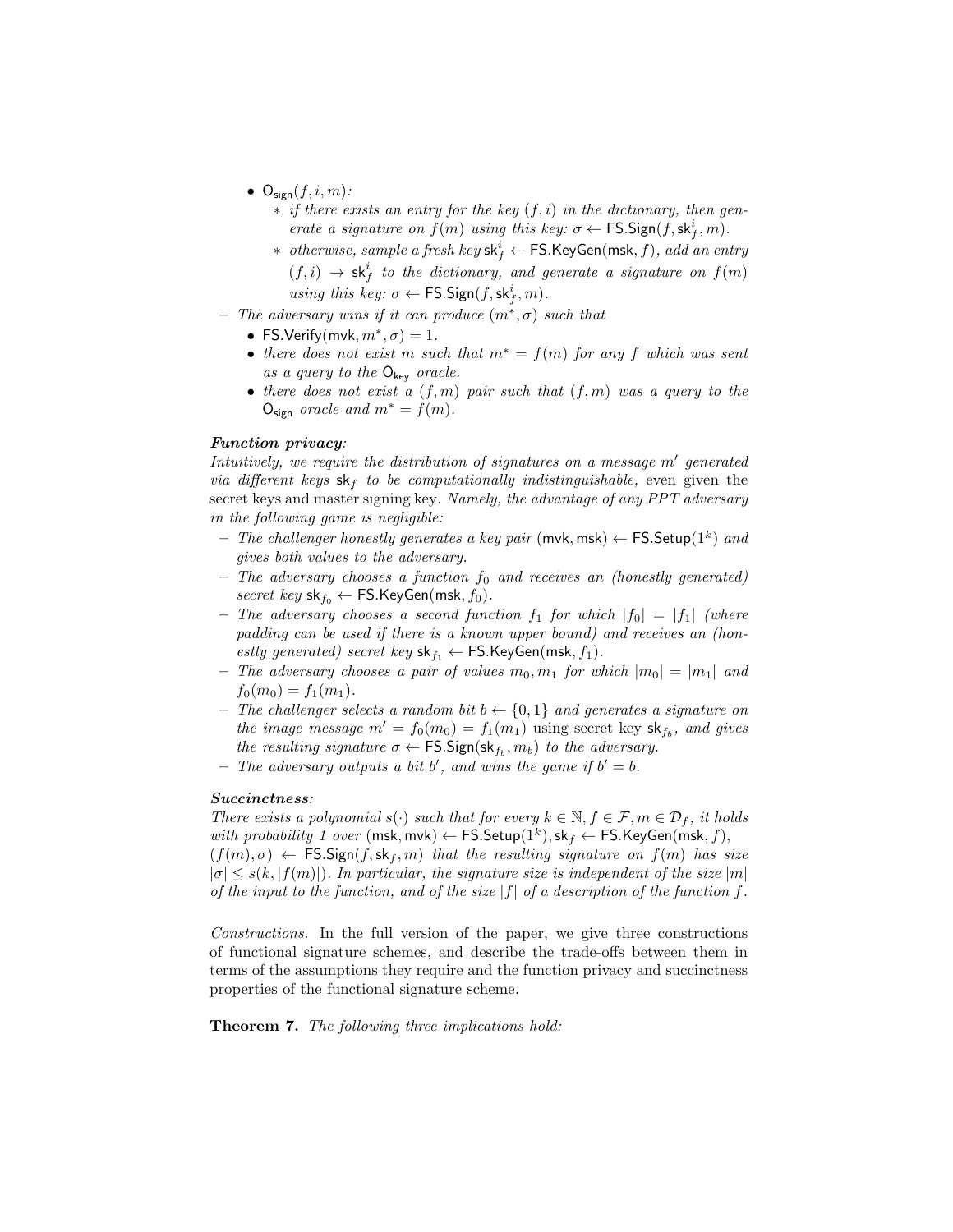- 1. Assuming the existence of one-way functions, there exists a functional signature scheme for the class  $\mathcal F$  of polynomial-size circuits that satisfies the unforgeability requirement described above.
- 2. Assuming the existence of Non-Interactive Zero Knowledge Arguments of Knowledge for NP and one-way functions, there exists a function-private (but not necessarily succinct) functional signature scheme for the class  $\mathcal F$  of polynomial-size circuits.
- 3. Assuming the existence of an unforgeable (but not necessarily succinct or function-private) functional signature scheme supporting the class of functions F, and an adaptive zero-knowledge Succinct Non-Interactive Argument of Knowledge (SNARK) system for NP, there exists succinct, functionprivate functional signatures for F.

As a corollary, it follows that succinct, function-private functional signatures for the class of polynomial-size circuits can be based on SNARKs for NP and OWFs.

# 3 Applications of Functional Signatures

In this section we discuss applications of functional signatures to other cryptographic problems, such as constructing delegation schemes and succinct noninteractive arguments (SNARGs).

## 3.1 SNARGs from Functional Signatures

Recall that in a SNARG system for a language  $L$ , there is a verifier  $V$ , and a prover  $P$  who wishes to convince the verifier that an input  $x$  is in  $L$ . To achieve succinctness, proofs produced by the prover must be sublinear in the size of the input plus the size of the witness.

We show how to use a functional signature scheme supporting keys for functions f describable as polynomial-size circuits, and which has short signatures (i.e of size  $r(k) \cdot (|f(m)| + |m|)^{o(1)}$  for a polynomial  $r(\cdot)$ ) to construct a SNARG scheme with preprocessing for any language  $L \in NP$  with proof size bounded by  $r(k) \cdot (|w| + |x|)^{o(1)}$ , where w is the witness and x is the instance. We note that this is the proof size used in the lower bound of [13].

Let  $L$  be an NP-complete language, and  $R$  the corresponding relation. The main idea in the construction is for the verifier (or CRS setup) to give out a single signing key for a function whose range consists of exactly those strings that are in L. Note that this can be efficiently described by use of the relation  $R$  (where the function also takes as input a witness). Then, with  $sk_f$  for this appropriate function  $f$ , the prover will be able to sign *only* those messages that are in the language  $L$ , and hence can use a signature on  $x$  as a convincing argument that  $x \in L$ . The resulting argument is succinct and publicly verifiable.

More explicitly, let  $FS = (FS.Setup, FS.KeyGen, FS.Sign, FS.Verify)$  be a succinct functional signature scheme (as in Definition 1) supporting the class  $\mathcal F$  of polynomial-size circuits. We construct the desired SNARG system  $Π = (Π.Gen,$ Π.Prove, Π.Verify) for NP language L with relation R, as follows: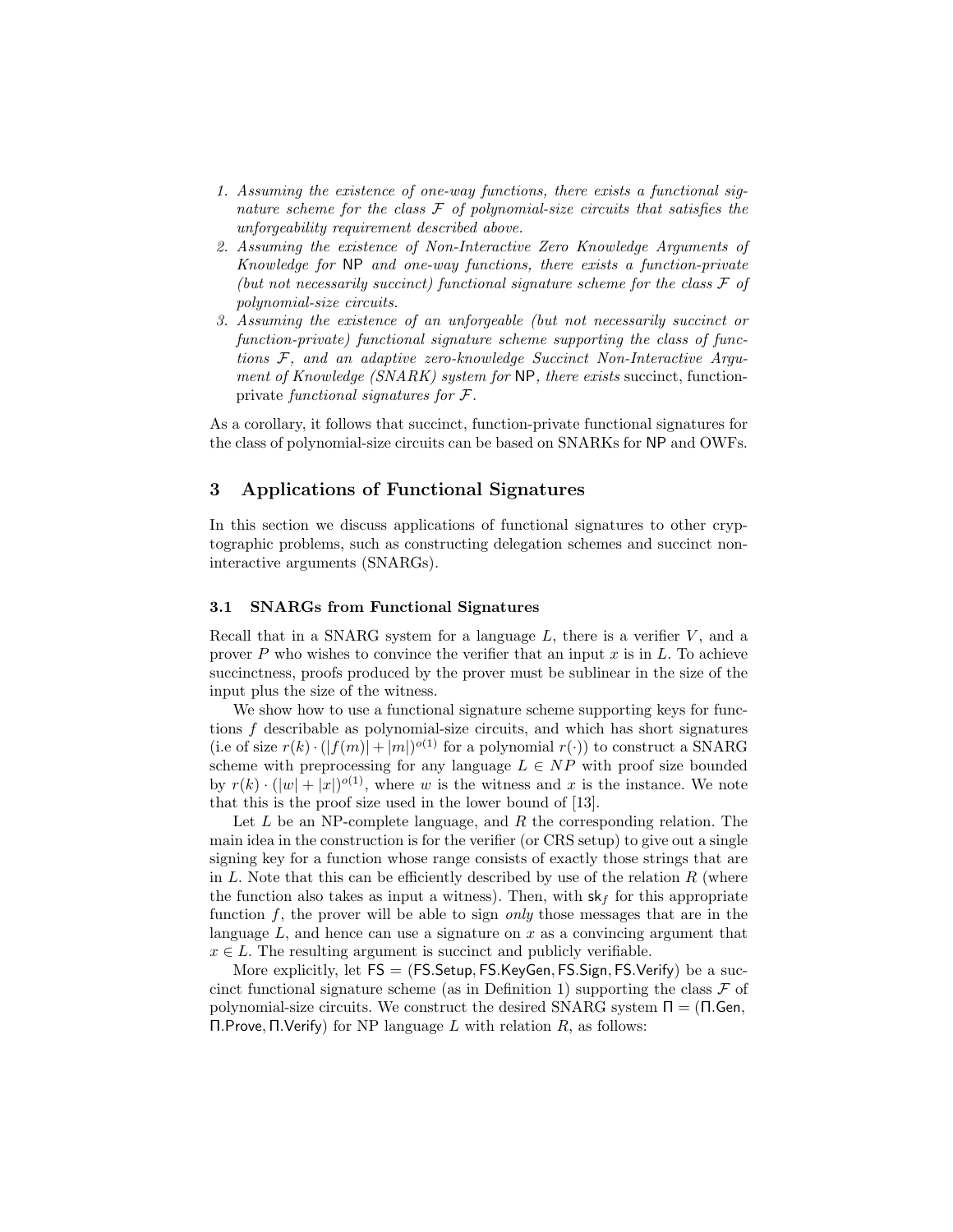- $-$  Π.Gen $(1<sup>k</sup>)$ :
	- run the functional signature scheme setup:  $(\text{mvk}, \text{msk}) \leftarrow \text{FS}.\text{Setup}(1^k)$ .
	- generate a signing key  $sk_f \leftarrow FS.KeyGen(msk, f)$  for the function
	- $f(x|w) := x$  if  $R(x, w) = 1, \perp$  otherwise, and output  $\mathsf{crs} = (\mathsf{mvk}, \mathsf{sk}_f)$ .
- Π.Prove $(x, w, \text{crs})$ : output FS.Sign $(f, sk_f, x|w)$ .
- Π.Verify(crs, x, π): output FS.Verify(mvk, x, π).

**Theorem 8.** If FS is a functional signature scheme supporting the class  $\mathcal F$  of polynomial-sized circuits, then  $\Pi$  is a succinct non-interactive argument (SNARG) for NP language L.

We defer the proof of Theorem 8 to the full version.

Remark 1 (Functional PRFs as Functional MACs). Note that functional pseudorandom functions directly imply a notion of functional message authentication  $codes$  ( $MACs$ ), where the master PRF seed s serves as the (shared) master secret MAC key, and a functional PRF subkey  $sk_f$  enables one to both MAC and verify messages  $f(m)$ . Using the transformation above with such a functional MAC in the place of functional signatures yields a privately verifiable SNARG system.

Remark 2 (Lower bound of [13]). Gentry and Wichs showed in [13] that SNARG schemes for NP, with proof size  $r(k) \cdot (|x|+|w|)^{o(1)}$  for polynomial  $r(\cdot)$  cannot be obtained using black-box reductions to falsifiable assumptions [26]. Therefore, combined with Theorem 8, it follows that in order to obtain a functional signature scheme with signature size  $r(k) \cdot (|f(m)| + |m|)^{o(1)}$  we must either rely on non-falsifiable assumptions (as in our SNARK-based construction) or make use of non black-box techniques.

In the full version of this paper, we demonstrate a similar implication of functional signatures on the existence of efficient delegation schemes.

## 4 Functional Pseudorandom Functions

In a standard pseudorandom function family, the ability to evaluate the chosen function is all-or-nothing: a party who holds the secret seed s can compute  $F_s(x)$ on all inputs  $x$ , whereas a party without knowledge of  $s$  cannot distinguish evaluations  $F_s(x)$  on requested inputs x from random. We propose the notion of a functional pseudorandom function (F-PRF) family, which partly fills this gap between evaluation powers. The idea is that, in addition to a master secret key that can be used to evaluate the pseudorandom function  $F$  on any point in the domain, there are additional *secret keys per function*  $f$ , which allow one to evaluate F on y for any y for which there exists an x such that  $f(x) = y$  (i.e., y is in the range of  $f$ ).

**Definition 2 (Functional PRF).** We say that a PRF family  $\{F_s : D \rightarrow \mathbb{R}\}$  $R$ <sub>s∈S</sub> is a functional pseudorandom function (F-PRF) with respect to a class of functions  $\mathcal{F} = \{f : A_f \to D\}$  if there exist additional algorithms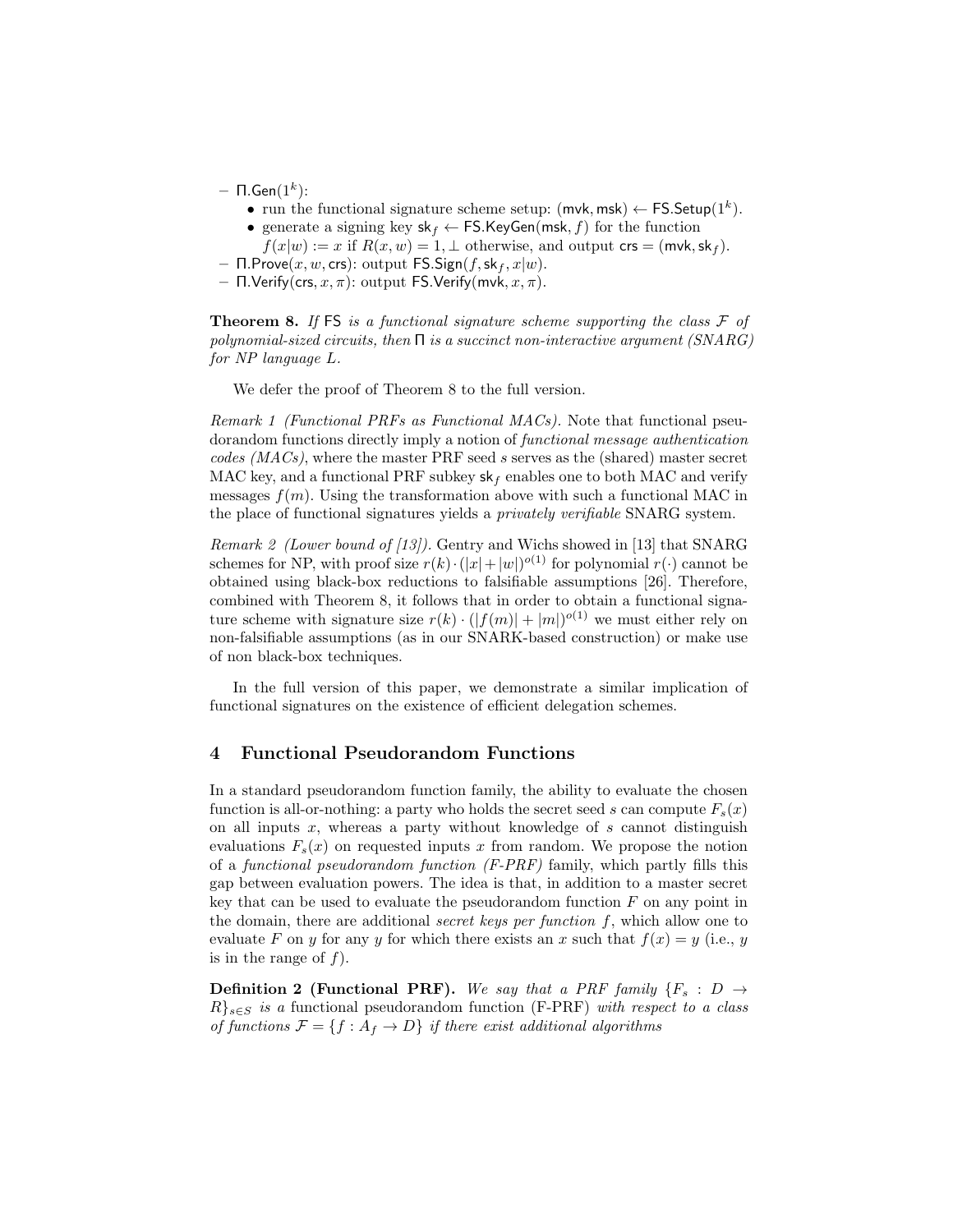- KeyGen $(s, f)$ : On input a seed  $s \in S$  and function description  $f \in \mathcal{F}$ , the algorithm KeyGen outputs a key  $\mathsf{sk}_f$ .
- Eval(sk<sub>f</sub>, f, x) : On input key sk<sub>f</sub>, function  $f \in \mathcal{F}$ , and input  $x \in A_f$ , then Eval outputs the PRF evaluation  $F_s(f(x))$ .

which satisfy the following properties:

- Correctness: For every  $f \in \mathcal{F}$ ,  $\forall x \in A_f$ , it holds that  $\forall s \leftarrow S$ ,  $\forall$ sk<sub>f</sub> ←  $KeyGen(s, f),$  Eval $(\textsf{sk}_f, f, x) = F_s(f(x)).$
- Pseudorandomness: Given a set of keys  $\mathsf{sk}_{f_1} \dots \mathsf{sk}_{f_\ell}$  for functions  $f_1 \dots f_\ell,$ the evaluation of  $F_s(y)$  should remain pseudorandom on all inputs y that are not in the range of any of the functions  $f_1 \ldots f_\ell$ . That is, for any PPT adversary  $A$ , the advantage of  $A$  in distinguishing between the following two experiments is negligible (for any polynomial  $\ell = \ell(k)$ ):

| <b>Experiment Rand</b>                                                                                                        | <b>Experiment PRand</b>                                                                               |
|-------------------------------------------------------------------------------------------------------------------------------|-------------------------------------------------------------------------------------------------------|
| Key query Phase                                                                                                               | Key query Phase                                                                                       |
| $(pp, s) \leftarrow Gen(1^k)$                                                                                                 | $(pp, s) \leftarrow$ Gen $(1^k)$                                                                      |
| $f_1 \leftarrow \mathcal{A}(pp)$                                                                                              | $f_1 \leftarrow \mathcal{A}(pp)$                                                                      |
| $\mathsf{sk}_{f_1} \leftarrow \mathsf{KeyGen}(s, f_1)$                                                                        | $\mathsf{sk}_{f_1} \leftarrow \mathsf{KeyGen}(s, f_1)$                                                |
|                                                                                                                               |                                                                                                       |
| $f_{\ell} \leftarrow \mathcal{A}(pp, f_1, sk_{f_1}, \ldots, f_{l-1}, sk_{f_{l-1}})$                                           | $f_{\ell} \leftarrow \mathcal{A}(pp, f_1, sk_{f_1}, \ldots, f_{l-1}, sk_{f_{l-1}})$                   |
| $\mathsf{sk}_{f_\ell} \leftarrow \mathsf{KeyGen}(s, f_\ell)$                                                                  | $\mathsf{sk}_{f_\ell} \leftarrow \mathsf{KeyGen}(s, f_\ell)$                                          |
| Challenge Phase                                                                                                               | Challenge Phase                                                                                       |
| $H \leftarrow \mathbb{F}_{D \rightarrow R}$ a random function                                                                 |                                                                                                       |
| $b \leftarrow \mathcal{A}^{\mathcal{O}_{s,H}^{\{f_i\}}(\cdot)}(f_1, \mathsf{sk}_{f_1}, \ldots, f_\ell, \mathsf{sk}_{f_\ell})$ | $b \leftarrow \mathcal{A}^{F_s(\cdot)}(f_1, \mathsf{sk}_{f_1}, \ldots, f_\ell, \mathsf{sk}_{f_\ell})$ |
|                                                                                                                               |                                                                                                       |

where 
$$
\mathcal{O}_{s,H}^{\{f_i\}}(y) := \begin{cases} F_s(y) & \text{if } \exists i \in [l] \text{ and } x \text{ s.t. } f_i(x) = y \\ H(y) & \text{otherwise} \end{cases}
$$
.

Note that, as defined, the oracle  $\mathcal{O}_{s,H}^{\{f_i\}}(y)$  need not be efficiently computable. This inefficiency stems both from sampling a truly random function  $H$ , and from testing whether the adversary's evaluation queries  $y$  are contained within the range of one of his previously queried functions  $f_i$ . However, within particular applications, the system can be set up so that this oracle is efficiently simulatable: For example, evaluations of a truly random function can be simulated by choosing each queried evaluation one at a time; Further, the range of the relevant functions  $f_i$  may be efficiently testable given trapdoor information (e.g., determining the range of  $f : r \mapsto \mathsf{Enc}(\mathsf{pk}, 0; r)$  for a public-key encryption scheme is infeasible given only pk but efficiently testable given the secret key).

We also consider a weaker security definition, where the adversary has to reveal which functions he will request keys for before seeing the public parameters or any of the keys. Namely, the key query phase takes place as follows: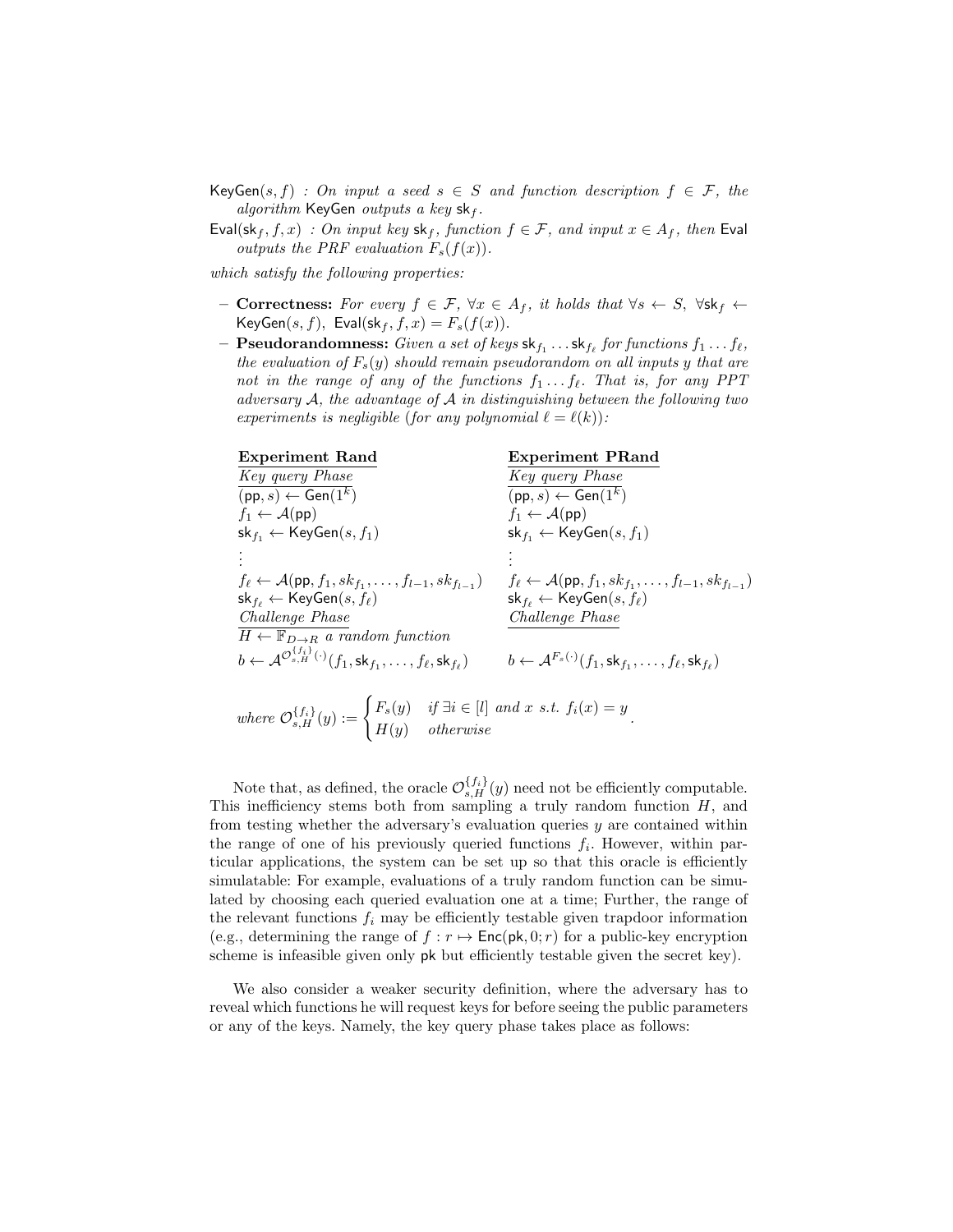Selective Key query Phase  $\overline{({\mathsf{pp}}, s) \leftarrow {\mathsf{Gen}}(1^k)}$  $(f_1, \ldots, f_\ell) \leftarrow \mathcal{A}(\mathsf{pp})$ For  $i \in [\ell],$  sk $_{f_i} \leftarrow \mathsf{KeyGen}(s, f_i)$ 

We refer to this as a selectively secure F-PRF.

A special case of functional PRFs arises when access control is to be determined by predicates. (Indeed, fitting within the F-PRF framework, one can emulate predicate policies by considering the corresponding functions  $f_P(x) = x$ if  $P(x) = 1$  and  $= \perp$  if  $P(x) = 0$ ). We refer to this as *PRFs with selective access*.

Finally, we consider *hierarchical* F-PRFs, where a party holding key  $sk_f$  for function  $f : B \to D$  can generate subsidiary keys  $\mathsf{sk}_{f \circ g}$  for functions  $g : A \to B$ .

We present formal definitions of these notions in the full version of this paper.

#### 4.1 Construction Based on OWF

We now construct a functional pseudorandom function family  $F_s: \{0,1\}^n \to$  $\{0,1\}^n$  supporting the class of prefix-fixing functions, building upon the Goldreich-Goldwasser-Micali (GGM) tree-based PRF construction [14]. More precisely, our construction supports the function class

$$
\mathcal{F}_{\text{pre}} = \left\{ f_z(x) : \{0, 1\}^n \to \{0, 1\}^n \mid z \in \{0, 1\}^m \text{ for } m \le n \right\},\
$$
  
where 
$$
f_z(x) := \begin{cases} x & \text{if } (x_1 = z_1) \land \cdots \land (x_m = z_m) \\ \perp & \text{otherwise} \end{cases}.
$$

Recall that the GGM construction makes use of a length-doubling pseudorandom generator  $G: \{0,1\}^k \to \{0,1\}^{2k}$  (which can be constructed from any one-way function). Denoting the two halves of the output of G as  $G(y) = G_0(y)G_1(y)$ , the PRF with seed s is defined as  $F_s(y) = G_{y_k}(\cdots G_{y_2}(G_{y_1}(s)))$ .

We show that we can obtain a functional PRF for  $\mathcal{F}_{pre}$  by adding the following two algorithms on top of the GGM PRF construction. Intuitively, in these algorithms the functional secret key  $sk_{f_z}$  corresponding to a queried function  $f_z \in \mathcal{F}_{pre}$  will be the partial evaluation of the GGM prefix corresponding to prefix  $z$ : i.e., the label of the node corresponding to node  $z$  in the GGM evaluation tree. Given this partial evaluation, a party will be able to compute the completion for any input x which has  $z$  as a prefix. However, as we will argue, the evaluation on all other inputs will remain pseudorandom.

KeyGen
$$
(s, f_z)
$$
: output  $G_{z_m}(\cdots G_{z_2}(G_{z_1}(s)))$ , where  $m = |z|$   
\nEval $(sk_{f_z}, y)$ : output 
$$
\begin{cases} G_{y_m}(\cdots G_{y_{m+2}}(G_{y_{m+1}}(sk_{f_z}))) & \text{if } y_1 = z_1 \wedge \cdots \wedge y_m = z_m \\ \perp & \text{otherwise} \end{cases}
$$

Theorem 9. Based on the existence of one-way functions, the GGM pseudorandom function family together with algorithms KeyGen and Eval defined as above, yields a selectively secure functional PRF for the class of functions  $\mathcal{F}_{pre}$ .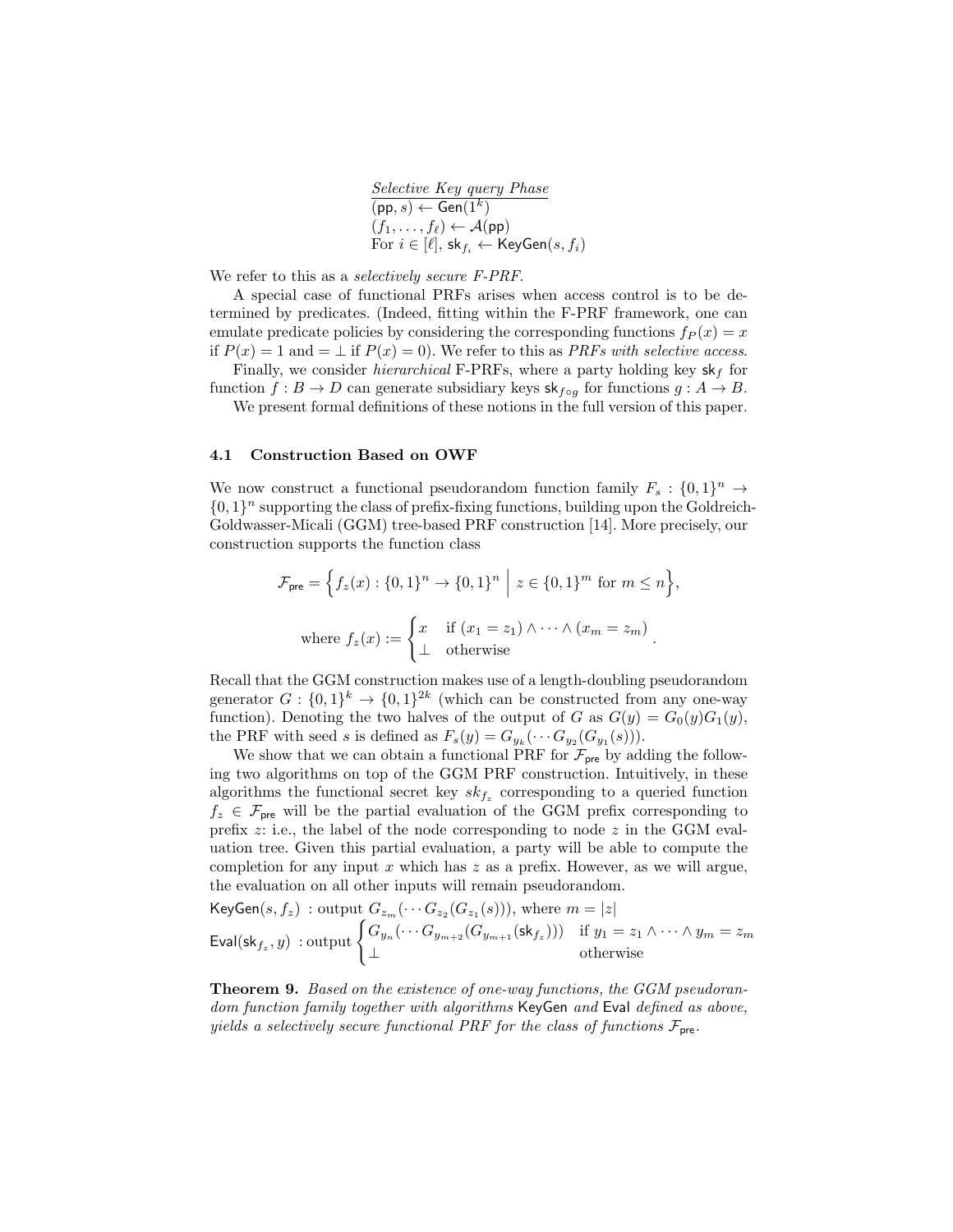We remark that one can directly obtain a *fully* secure F-PRF for  $\mathcal{F}_{pre}$  (as in Definition 2) from our selectively secure construction, with a loss of  $2^{-n}$  in security for each secret key  $sk_f$ , queried by the adversary. This is achieved simply by guessing the adversary's query  $f_z \in \mathcal{F}_{pre}$ . For appropriate choices of input size  $n$  and security parameter  $k$ , this can still provide useful security.

As an immediate corollary of Theorem 9, we obtain a (selectively secure) PRF with selective access for the class of equivalent prefix-matching predicates  $\mathcal{P}_{pre} = \{P_z : \{0,1\}^n \to \{0,1\} | z \in \{0,1\}^m \text{ for } m \leq n\}, \text{ where } P_z(x) := 1 \text{ if } (x_1 = 1)$  $z_1$ )  $\wedge \cdots \wedge (x_m = z_m)$  and 0 otherwise.

Our F-PRF construction has the additional benefit of being hierarchical. Given a secret key  $\mathsf{sk}_{f_z}$  for a prefix  $z \in \{0,1\}^m$ , a party can generate subordinate secret keys  $\mathsf{sk}_{f_{z'}}$  for any  $z' \in \{0,1\}^{m'}$ ,  $m' > m$  that aligns with z on its first m bits. This secondary key generation process is accomplished simply by applying the PRGs to  $\mathsf{sk}_{f_z}$ , traversing the GGM tree according to the additional bits of  $z'$ .

Punctured Pseudorandom Functions Punctured PRFs, formalized by [29], are a special case of functional PRFs where one can generate keys for the function family  $\mathcal{F} = \{f_x(y) = y \text{ if } y \neq x, \text{ and } \bot \text{ otherwise}\}.$  Such PRFs have recently been shown to have important applications, including use as a primary technique in proving security of various cryptographic primitives based on the existence of indistinguishability obfuscation (see, e.g., [29, 22]).

The existence of a functional PRF for the prefix-fixing function family gives a construction of punctured PRFs. Namely, a punctured key  $\mathsf{sk}_x$  allowing one to compute the PRF on all inputs except  $x = x_1 \dots x_n$  consists of n functional keys for the prefix-fixing function family for prefixes:

 $(\bar{x}_1), (x_1\bar{x}_2), (x_1x_2\bar{x}_3), \ldots, (x_1x_2 \ldots x_{n-1}\bar{x}_n).$ 

Our GGM-based construction in the previous section thus directly yields a selectively secure punctured PRF based on OWFs.

Corollary 3 (Selectively-Secure Punctured PRFs). Assuming the existence of OWF, there exists a selectively secure punctured PRF for any desired poly-size input length.

We remark that full security can be achieved with a security loss of  $2^{-n}$  (as the reduction needs only to guess which of the  $2<sup>n</sup>$  query sets will be made by the adversary, corresponding to the  $2^n$  possible point puncturings).

# 5 Open Problems

The size of the signatures in our SNARK-based functional signature scheme is dependent only on the security parameter (as one would desire), but the construction is based on non-falsifiable assumptions. In Section 3, we show that, for any sufficiently expressive functional signature scheme (supporting a function class F that contains any NP-complete relation), a functional signature for  $y =$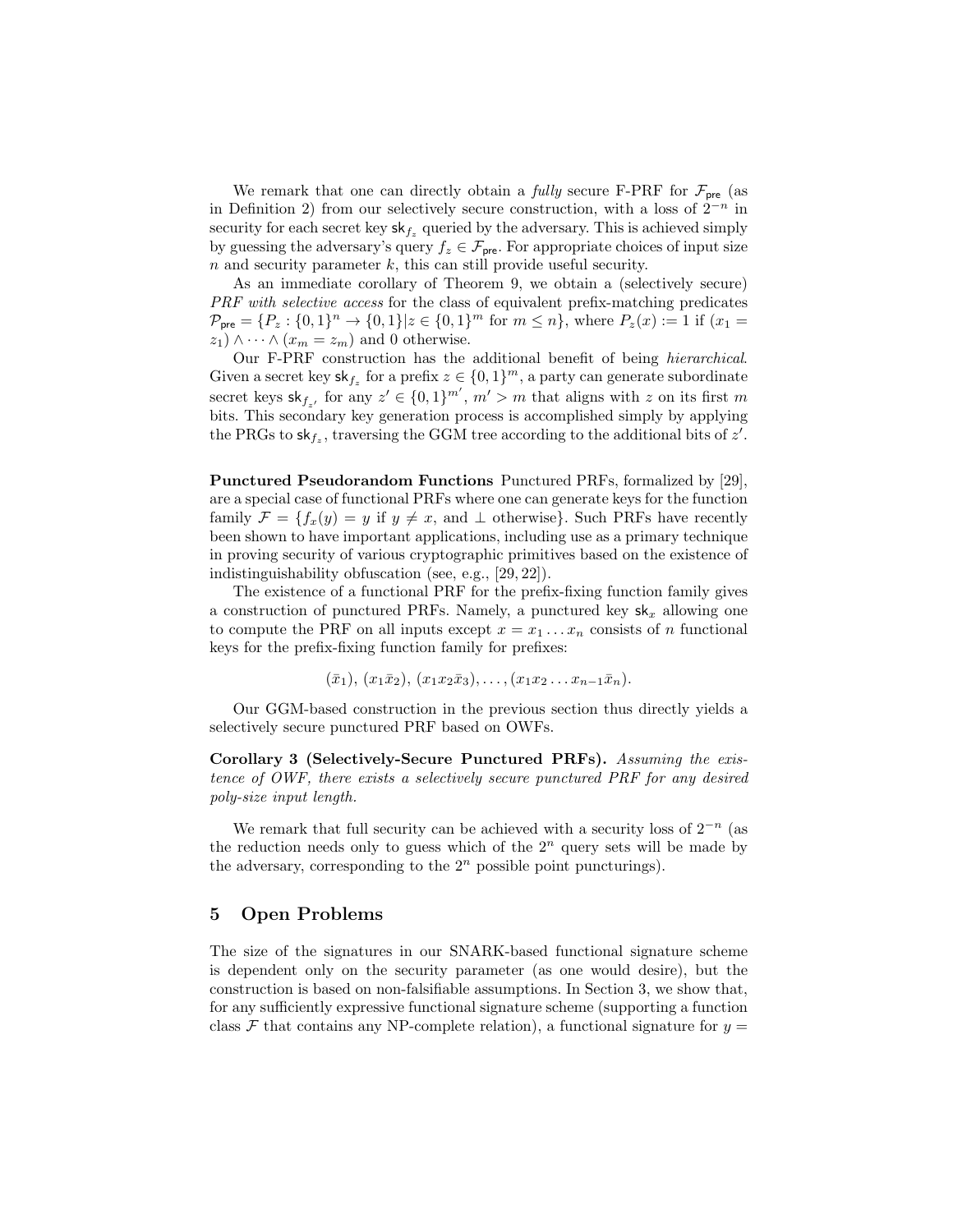$f(x)$  cannot be sublinear in the size of y or x, unless the construction is either proven secure under a non-falsifiable assumption or makes use of non-black-box techniques. However, no lower bound exists that relates the size of the signature to the description of f (which may have short inputs/outputs  $x, y$  but a large description). Constructing functional signatures with short (sublinear in the size of the functions supported) signatures and verification time under falsifiable assumptions remains an open problem.

An interesting problem left open by this work is to construct a functional PRF that is also verifiable. A verifiable PRF, introduced by Micali, Rabin and Vadhan in [25] has the property that, in addition to the secret seed s of the PRF, there is a corresponding public key  $pk_s$  and a way to generate a proof  $\pi_x$  given the secret seed, such that given  $\mathsf{pk}_s$ , x, y and  $\pi_x$ , one can check that y is indeed the consistent output of the PRF on  $x$ . (The challenge arises in guaranteeing soundness even though the public key is produced by the potentially malicious party. This, for example, rules out direct application of non-interactive zeroknowledge proofs, which require an honestly generated common reference string.) The public parameters and proofs  $\pi_x$  should not allow an adversary to distinguish the outputs of the PRF from random on any point  $x'$  for which the adversary has not received a proof. A construction of standard verifiable PRFs was given by Lysyanskaya based on the many-DH assumption in bilinear groups in [24].

One may extend the notion of verifiable PRFs to the setting of functional PRFs by enabling a user with functional key  $sk_f$  to also generate verifiable proofs  $\pi_x$  of correctness for evaluations of the PRF on inputs x for which his key allows. We note that such a verifiable functional pseudorandom function family supporting keys for a function class  $\mathcal{F}$ , implies a functional signature scheme that supports signing keys for the same function class, so the lower bound mentioned for functional signatures applies also to the proofs output in the verifiable functional PRF context.

## References

- 1. S. Agrawal, S. Gorbunov, V. Vaikuntanathan, and H. Wee. Functional encryption: New perspectives and lower bounds. In CRYPTO, 2013.
- 2. M. Backes, S. Meiser, and D. Schrder. Delegatable functional signatures. Cryptology ePrint Archive, Report 2013/408, 2013.
- 3. B. Barak, O. Goldreich, R. Impagliazzo, S. Rudich, A. Sahai, S. P. Vadhan, and K. Yang. On the (im)possibility of obfuscating programs. In CRYPTO, pages 1–18, 2001.
- 4. M. Bellare and G. Fuchsbauer. Policy-based signatures. Cryptology ePrint Archive, Report 2013/413, 2013.
- 5. N. Bitansky, R. Canetti, A. Chiesa, and E. Tromer. From extractable collision resistance to succinct non-interactive arguments of knowledge, and back again. In ITCS, pages 326–349, 2012.
- 6. N. Bitansky, R. Canetti, A. Chiesa, and E. Tromer. Recursive composition and bootstrapping for snarks and proof-carrying data. In STOC, pages 111–120, 2013.
- 7. D. Boneh and D. M. Freeman. Homomorphic signatures for polynomial functions. In EUROCRYPT, pages 149–168, 2011.